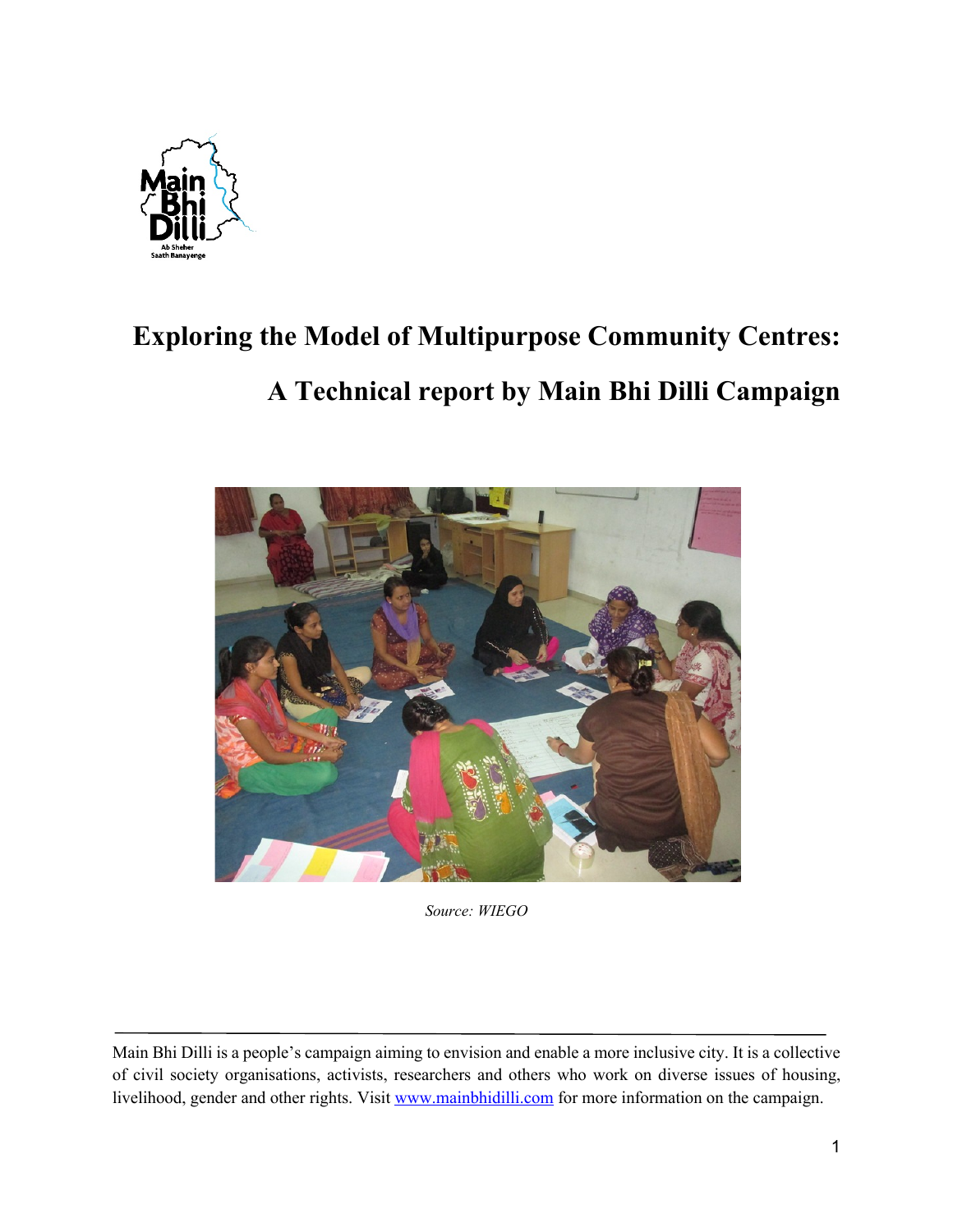### **TABLE OF CONTENTS**

| S            | <b>Heading</b>                            | Page no.       |
|--------------|-------------------------------------------|----------------|
| No.          |                                           |                |
|              | Introduction                              | 3              |
| $\mathbf{I}$ | Envisioning the Model: Functions & Scales | $\overline{4}$ |
| III          | Governance                                | 7              |
| IV           | Conclusion                                | 8              |
| $\rm V$      | Annexure                                  | 9              |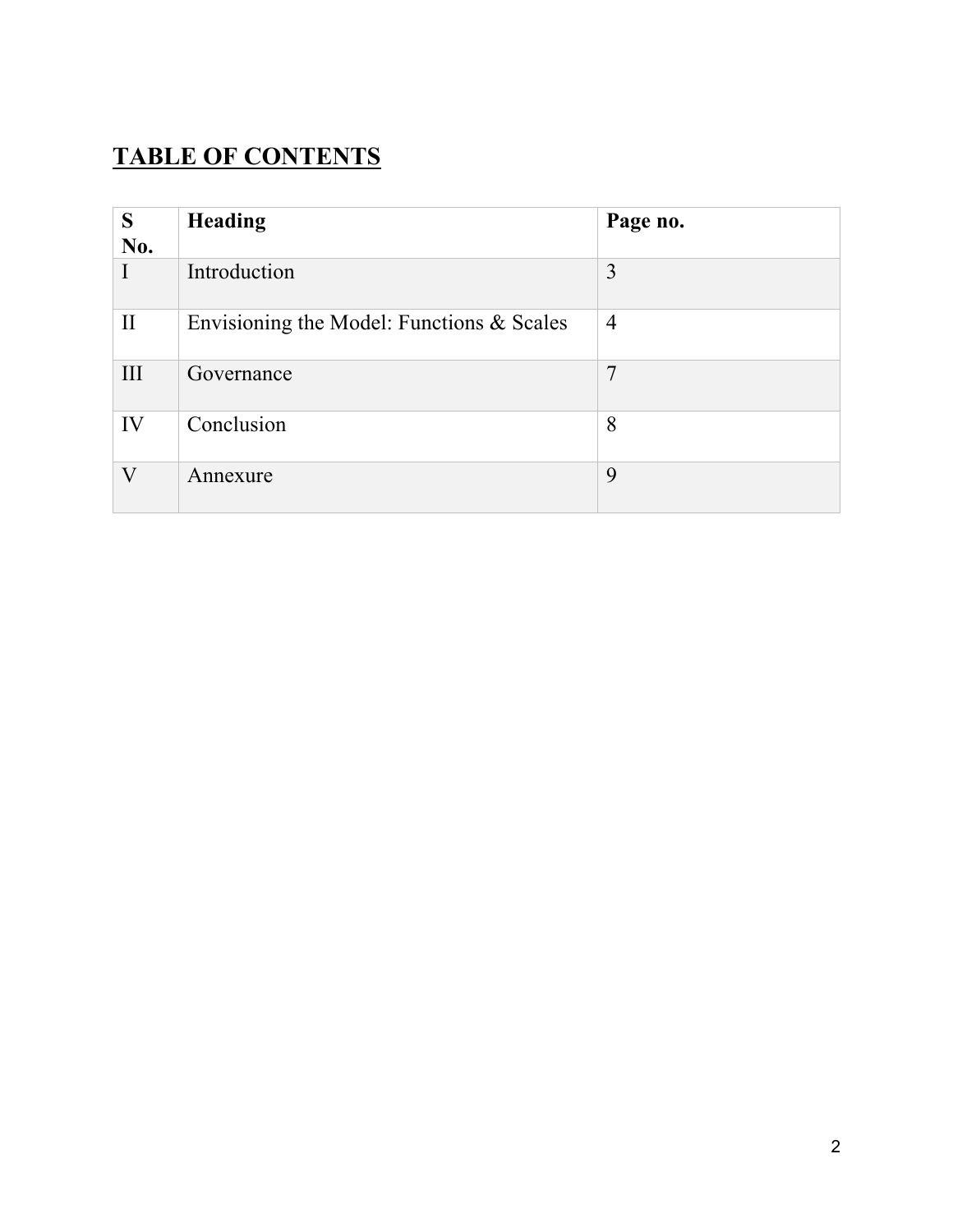#### **I. INTRODUCTION**

As compared to the national average, Delhi fares well in terms of average income levels and some indicators like access to education, health and other services. However, many studies have noted that there are great disparities in this based on a range of factors like gender, caste, religious identity and spatial location. Vulnerable groups still face great difficulties and fall behind on crucial human development indicators (DHDR 2013). Therefore, *there is a clear case for the extension of social protection by the state, which should be reflected in the Master Plan through an increased focus on social infrastructure.*

*This report argues for the constitution of a new category of 'multipurpose community centre' in the Delhi Master Plan 2021-41 to augment the provision of certain key socio-economic functions for citizens. A crucial component of accessibility is spatial proximity and so the model being explored here is one that is decentralised ranging from the community to neighbourhood, sub-ward and ward levels.* The aim is to suggest possible sets of functions that can be combined at each scale though the exact mixture would be best determined locally through community participation and involvement of local public authorities who are best positioned to understand local priorities, identify target groups or beneficiaries and effectively conduct last-mile delivery of services and schemes. This finds firm legal backing in urban areas through the 74th Constitutional Amendment Act which is based on the principle of subsidiarity that social and political issues are best dealt with at the most immediate level which is consistent with their resolution.

The advantages of integrating multiple functions in a single centre are also many. It benefits citizens as they are able to access a basket of services at a single location. This could also potentially increase efficiency and synergy between various discrete departments whose functions impact on one another. An integrated centre is also beneficial for the state in terms of finding adequate land, infrastructure and personnel. It would also aid last-mile delivery as governments would be able to reach beneficiaries for multiple schemes and services, thus allowing for convergence. *It is important to stress that such a centre is in no way meant to replace other plan level allocations for the same functions, rather the idea is to expand spatial allocation to supplement these.*

The idea for such a centre emerged from the community meetings organised by the Main Bhi Dilli campaign in many urban poor settlements in the city wherein people, largely women, identified proximity to be a key factor in their ability to approach and make use of public services. People had clear articulations of their needs from public social infrastructure which varied across areas and between user groups in the same area. This report aims to list out composite categories of various functions which were spoken of that can be provided in an integrated centre. It also examines the spatial implications for this and suggests governance mechanisms for its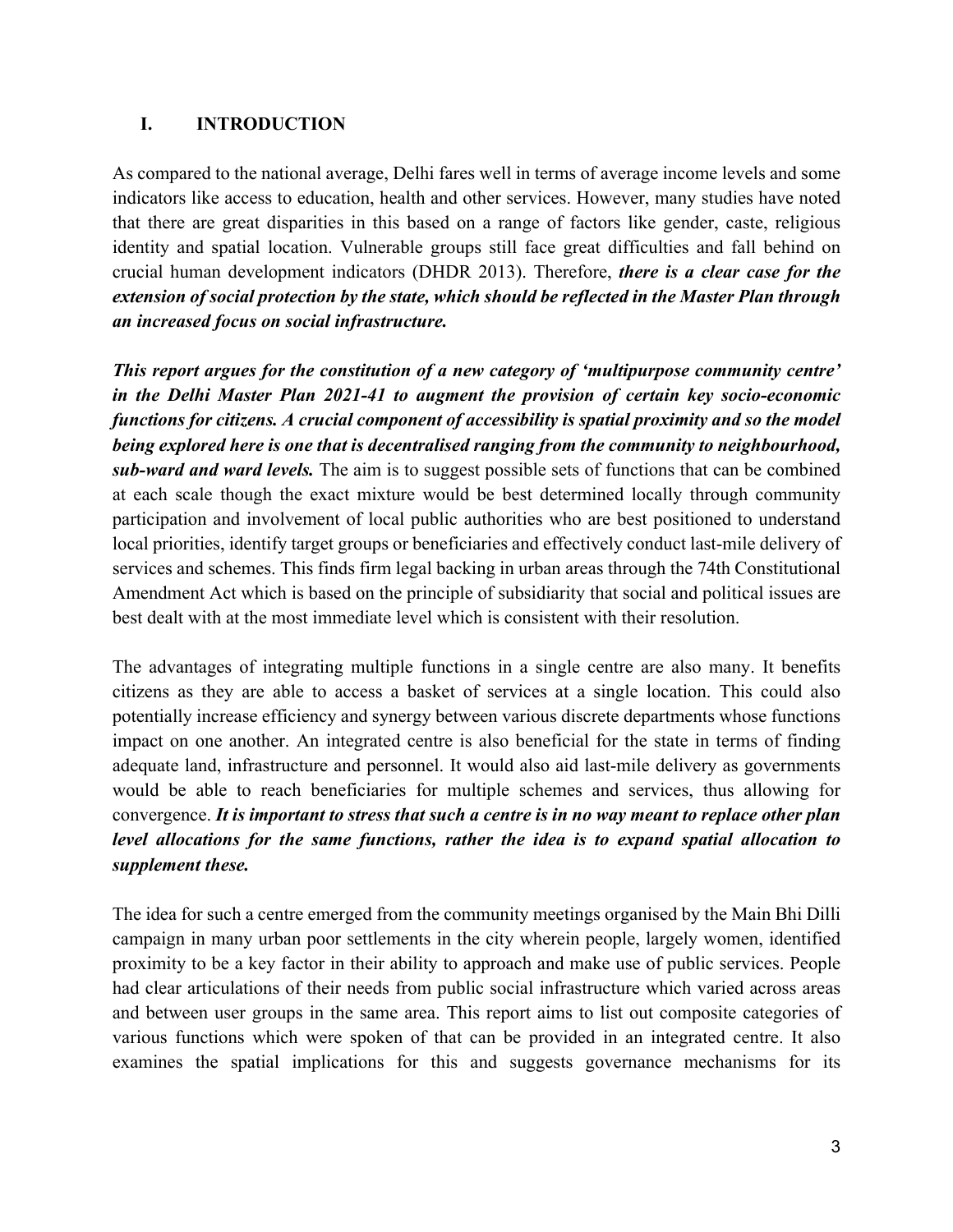implementation and operation. There are numerous examples of such initiatives both globally as well as locally from which we have drawn insights.

#### **II. ENVISIONING THE MODEL: FUNCTIONS AND SCALES**

The main sets of functions that are being envisioned at the centre are given below along with the expected user base. Each set of functions has also been color-coded to later indicate at which scales these functions could ideally be present. The list of activities provided is only indicative as the exact mix would depend on local needs and priorities.

| S<br>No.       | <b>Function set</b>                                           | <b>User groups</b>                                   | Color<br>code | <b>Examples of these activities</b>                                                                                                                                                                                                                                                                                                                       |
|----------------|---------------------------------------------------------------|------------------------------------------------------|---------------|-----------------------------------------------------------------------------------------------------------------------------------------------------------------------------------------------------------------------------------------------------------------------------------------------------------------------------------------------------------|
| $\mathbf{1}$   | Facilitating<br>linkage<br>government<br>schemes              | Adult members<br>$\frac{1}{\pi}$<br>the<br>community |               | Awareness building and information<br>social<br>welfare<br>about<br>and<br>other<br>government schemes<br>Assistance to complete and submit<br>government forms including access to<br>online portals<br>Common service centre for citizens to<br>apply or register for documents, avail<br>other services from the government and<br>grievance redressal |
| $\overline{2}$ | Enabling<br>women's<br>livelihood                             | Adult women                                          |               | Facilitating skill development<br>and<br>livelihood training<br>SHG/micro-enterprise<br>Encouraging<br>formation<br>through<br>space<br>and<br>establishing required linkages<br>Community-level spaces of women<br>workers for common work stations,<br>meetings, storage etc.                                                                           |
| $\overline{3}$ | Livelihood<br>for of<br>support<br>informal workers community | Adult members<br>the                                 |               | Facilitating informal workers' access to<br>livelihood<br>schemes,<br>linkages<br>and<br>trainings<br>Community-level spaces for common<br>work-related needs of informal workers                                                                                                                                                                         |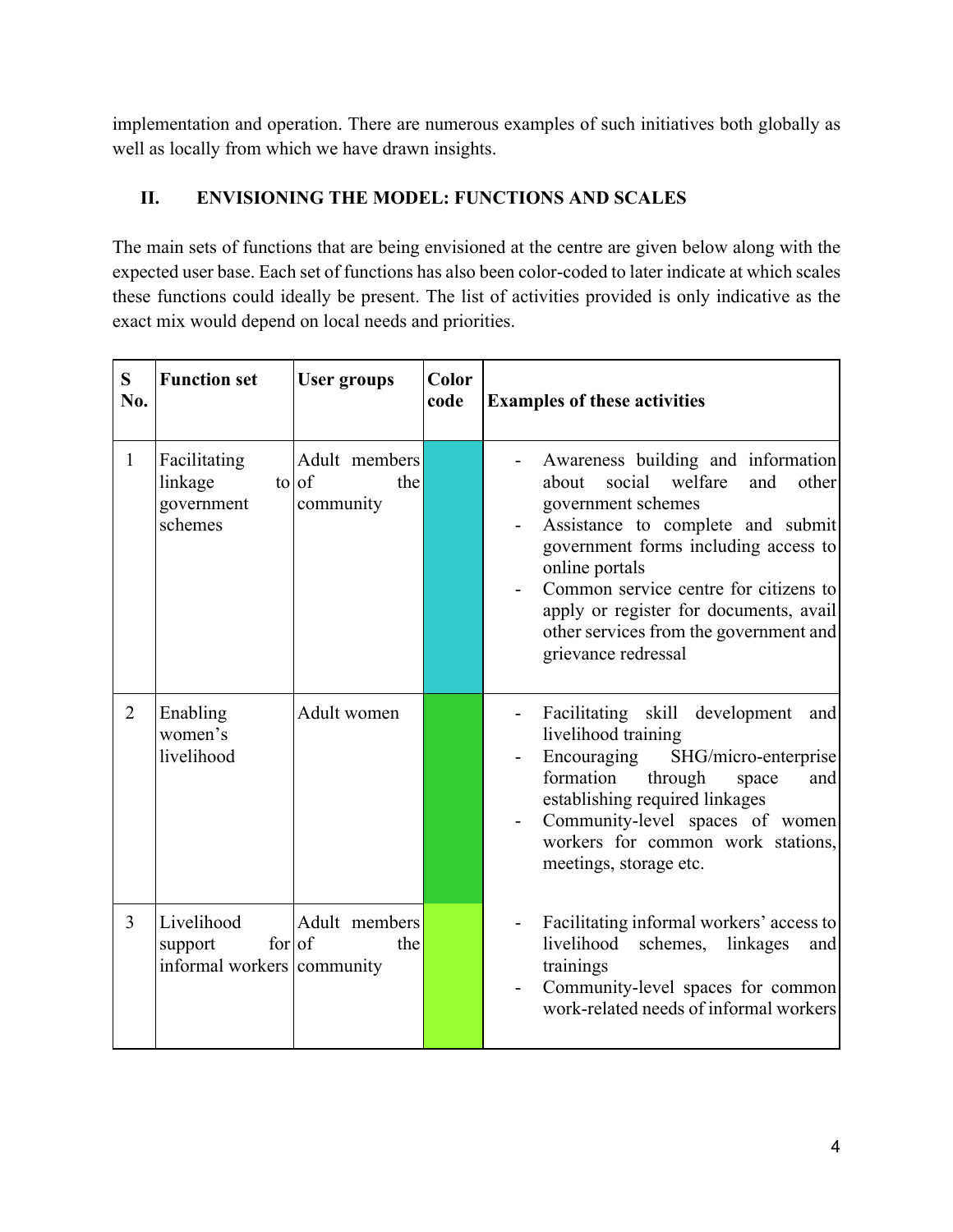| $\overline{4}$ | Supplementary<br>services for child mothers<br>care    | Children $(0-14)$ ,<br>and<br>local child care<br>workers                 | Supplementing better provision of child<br>care services through support and<br>training to local childcare workers<br>(e.g.- Balwadi & Anganwadi workers)<br>Building awareness and information<br>outreach<br>of programs<br>for<br>early<br>childhood development and support to<br>mothers                                                                                                                |
|----------------|--------------------------------------------------------|---------------------------------------------------------------------------|---------------------------------------------------------------------------------------------------------------------------------------------------------------------------------------------------------------------------------------------------------------------------------------------------------------------------------------------------------------------------------------------------------------|
| 5              | Supplementary<br>for   of<br>services<br>health care   | Adult members<br>the<br>community and<br>primary<br>healthcare<br>workers | Mohalla clinic<br>Facilitating better health access through<br>regular camps, referral services and<br>training support to local health workers<br>$(e.g.-ASHAS)$<br>Awareness building and information on<br>basic health and nutrition<br>Basic infrastructure to implement need-<br>based testing, isolation or other medical<br>protocols for disease prevention and<br>control (e.g.- COVID care centre) |
| 6              | Supplementary<br>services for legal of<br>care         | Adult members<br>the<br>community and<br>service<br>legal<br>providers    | Information<br>dissemination<br>and<br>awareness building<br>Legal counselling services and link to<br>legal aid groups                                                                                                                                                                                                                                                                                       |
| $\tau$         | Support<br>resource services young adults<br>for youth | and Adolescent and                                                        | Gender sensitisation workshops<br>on SRHR access<br>Information<br>and<br>counselling<br>Facilitation of libraries, and student or<br>youth club formation<br>Information on educational and career<br>opportunities                                                                                                                                                                                          |
| 8              | Public meetings                                        | Adult members<br>of<br>the<br>community                                   | Facilitating local democracy through<br>space for regular community meeting<br>for local issues<br>Improving citizens access to local<br>government officials for participatory<br>decision-making<br>and<br>grievance<br>redressal                                                                                                                                                                           |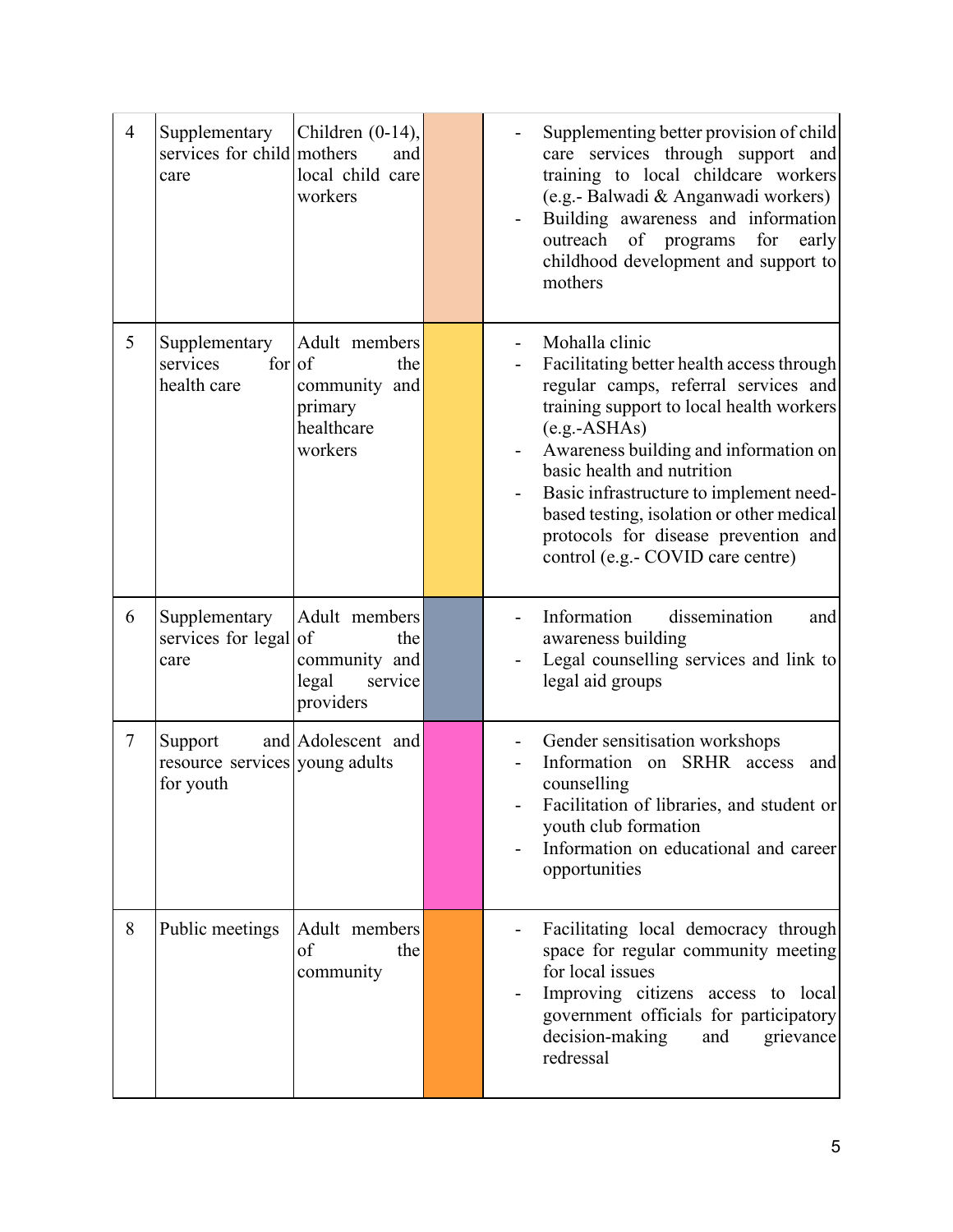#### **Activities and Scale Mixing**

The eight function-sets given above can be combined in various ways with the mix of activities being different for different scales. This is based on both the nature of functions which determines the space and other infrastructural requirements, as well as the target user and the ideal distance and accessibility parameters for them. While some activities can happen at all scales, some are better suited to one scale rather than the other. The size of the centre thus varies in proportion to the expected footfall/jurisdiction as well as the complexity of functions. At the Master Plan level, the kinds of activities should be indicated but not completely specified or fixed. They should, however, be limited to social, livelihood related, or community development public activities.

| <b>Scales</b>                                                                                                                                                                 | Community<br>$(0-5000)$                                      | Neighbourhood<br>$(5000-10,000)$                              | Sub-Ward<br>$(10,000-50,000)$                                                                                      | Ward<br>$(50,000-1,00,000)$                                                                                        |
|-------------------------------------------------------------------------------------------------------------------------------------------------------------------------------|--------------------------------------------------------------|---------------------------------------------------------------|--------------------------------------------------------------------------------------------------------------------|--------------------------------------------------------------------------------------------------------------------|
| Function<br>-mix<br><i>*Weighta</i><br>ge of<br>functions<br>as per<br>detailed<br>listing of<br>activities<br>under<br>each,<br>which can<br>be found<br>in<br>annexure<br>1 |                                                              |                                                               |                                                                                                                    |                                                                                                                    |
| Suggeste<br>d<br>size<br>and FAR                                                                                                                                              | 250-400 sq. m<br>(Ground coverage<br>of 50% and FAR<br>120)  | 1000-1200 sq. m<br>(Ground coverage<br>of 50% and FAR<br>120) | Minimum 1500 sq.<br>m<br>(Ground coverage<br>of 50% and FAR<br>120)                                                | Minimum 2000 sq.<br>m<br>(Ground coverage)<br>of 50% and FAR<br>120)                                               |
| Distance<br>or<br>accessibi<br>lity<br>paramete<br>rs                                                                                                                         | Walkable distance<br>of 400-800m or 5-<br>10 minutes by foot | Walkable distance<br>of 400-800m or 5-<br>10 minutes by foot  | Accessible by<br>frequent bus-based<br>public transport<br>stop (atleast 12<br>schedules per<br>hour) / Accessible | Accessible by<br>frequent bus-based<br>public transport<br>stop (atleast 12<br>schedules per<br>hour) / Accessible |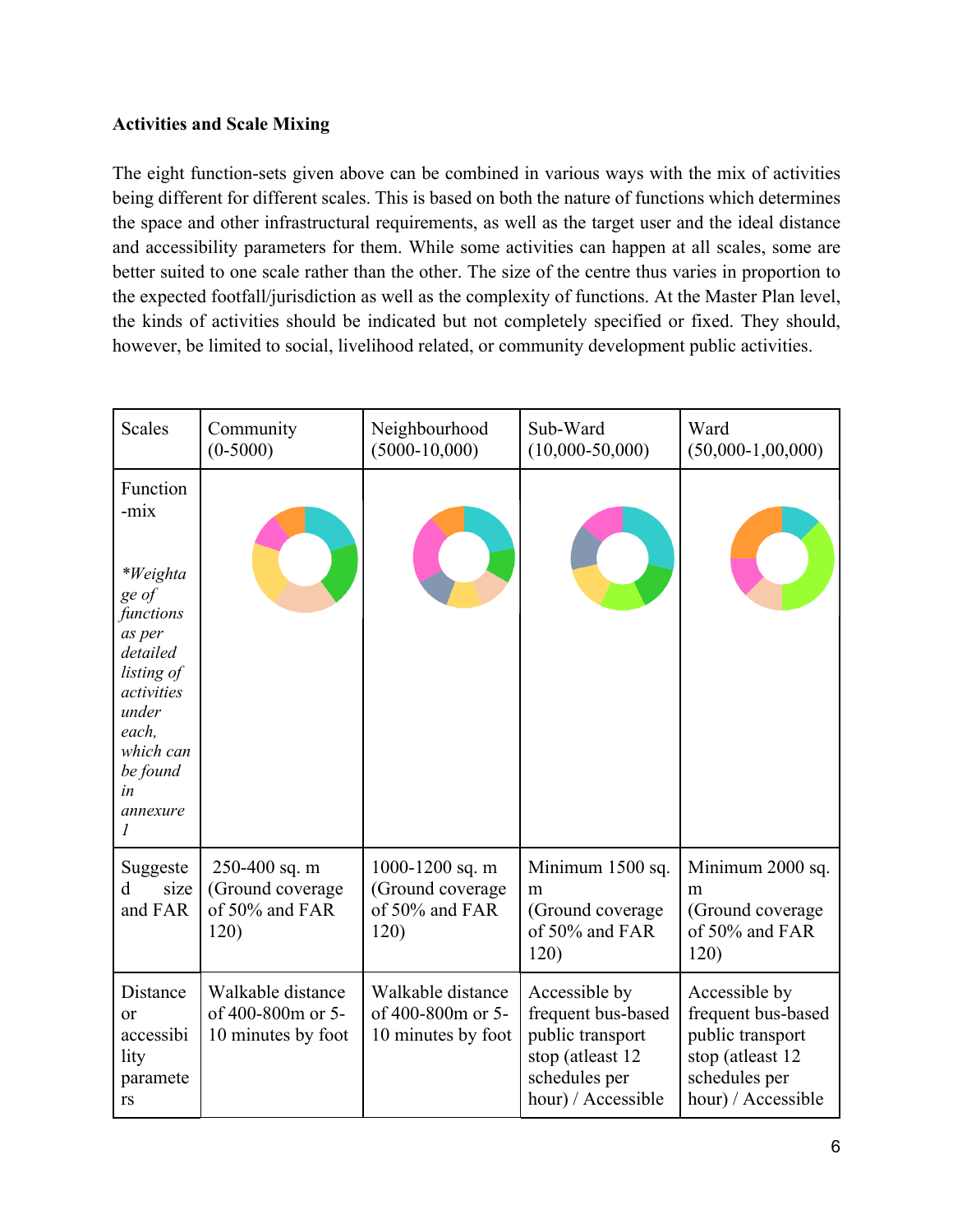|  | by cycle or e-<br>rickshaw of<br>approximately 10<br>min ride $(1500 -$<br>2000 metres) | by cycle or e-<br>rickshaw of<br>approximately 10<br>min ride $(1500 -$<br>2000 metres) |
|--|-----------------------------------------------------------------------------------------|-----------------------------------------------------------------------------------------|
|--|-----------------------------------------------------------------------------------------|-----------------------------------------------------------------------------------------|

#### **Notes on key spatial pointers:**

- i. The centre should be spatially proximate and accessible to the target population.
- ii. The centres must be permitted in public, semi-public, and residential zoning categories.
- iii. The size measurements are based on existing allocations in the MPD. E.g.- For Anganwadi (community), banquet hall (neighbourhood) and multi-purpose hall (ward level). These are scaled up by about 25% to accommodate more functions which would be present in an integrated centre. Hence, more ground cover and FAR is suggested in order to build structures that can hold the activities better. These are additional facilities to what exists already.
- iv. It is preferred that centres are built around or near existing institutions which are in use by the community. Involvement of community is crucial when selecting locations and spatial design of centres. Some examples of existing structures which are used extensively may be Anganwadis, Mohalla clinics, community halls and primary schools. If the functions of the community centre are convergent with them, these structures can be expanded or modified without affecting their prior functioning.
- v. In already developed areas with dense built form (like UACs, urban villages, special areas and JJ Clusters), where finding new land will be difficult, more ground coverage and higher FAR could be proposed to achieve desirable or appropriate built-up space for MPCC. As many of the functions in the integrated centre are coterminous with the responsibilities of different government agencies, the redevelopment of existing assets held by government departments may be an important strategy.

#### **III. GOVERNANCE**

The many functions which are being envisioned in the centre come under the purview of a variety of government departments and stakeholders. For such a centre to function well, involving local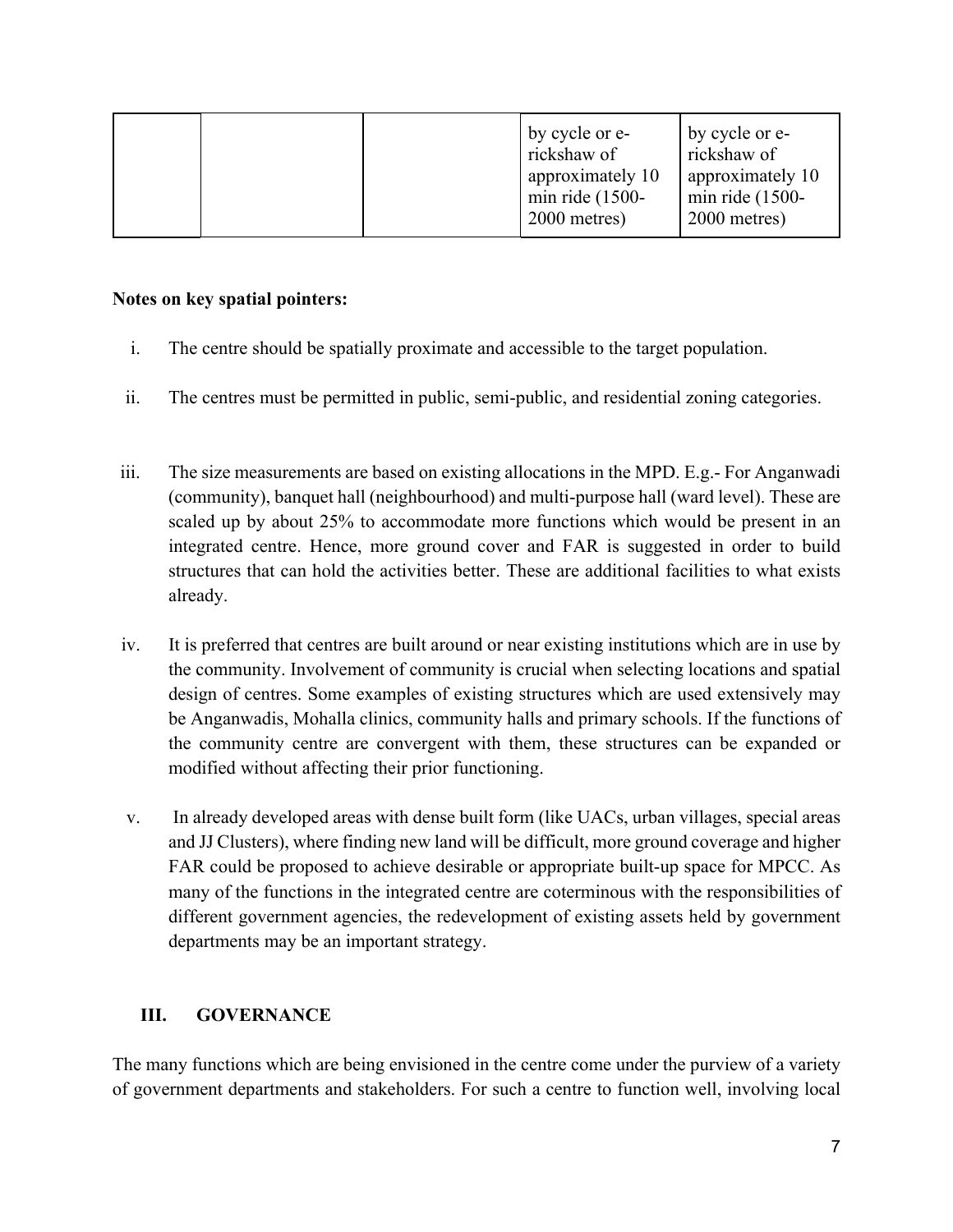government officials (e.g.-ward councilor) can be key as they feel a sense of ownership and accountability to people. This is also important to ensure that the services like state welfare schemes being facilitated at the centre are carried forward to be processed and delivered, and for redressal of grievances that arise.

In terms of regular administration, community leadership and involvement would be the most sustainable approach. Starting with the building of such centres, local labour can be used so as to provide much needed employment opportunities for the urban poor. Later, community ownership can be operationalised through the vesting of powers with Anganwadi /ASHA and other community workers to take the lead role in management and administration of the centre. However, civil society involvement in the form of employing personnel, facilitating access and linkages, and running specialised programs would be required. This could take different forms like: an NGO partner being assigned by the state and given a budget for daily maintenance and functioning (for example like Shelter Management Agency) or joint management by government and NGO partner. There should also be the possibility to raise funds from the community and the routing of other resources like CSR.

#### **IV. CONCLUSION**

Decentralisation of power and the presence of robust local governance structures are seen as pathways to improve accessibility, responsiveness, and effectiveness of the institutions of the state vis a vis citizens. We argue that land allocation for and the creation of a new category of 'multipurpose community centres' under facilities for social infrastructure in MPD 2041 has the potential to contribute towards the following outcomes:

- Women empowerment and increased labour force participation through training and skilling
- Efficient last mile delivery of social protection to the urban poor
- Increased citizens access to government measures
- Improved health access and awareness
- Improved legal access and awareness
- Better development indicators for younger population
- Better community and civil society participation in urban life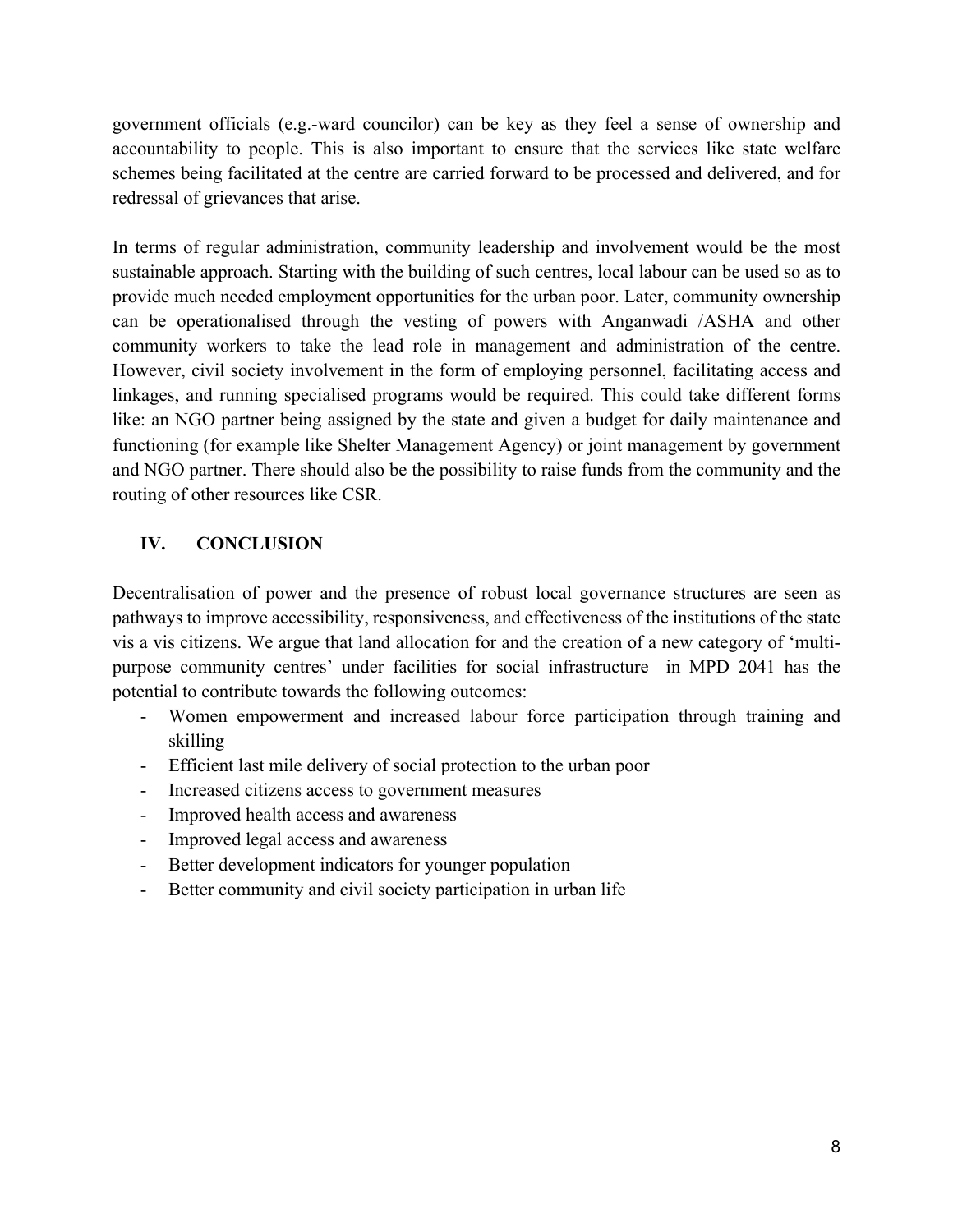**V. Annexure 1: Suggested activity distribution of functions across scales**



| 0-5000                |                       | $5-$                                     |                 |                        |              | 50,000-              |         |
|-----------------------|-----------------------|------------------------------------------|-----------------|------------------------|--------------|----------------------|---------|
| (community Time-      |                       | 10,000(neighbourhoo                      |                 | 10-50,000              | Time-        | 1,00,000             | Time-   |
|                       | use                   | d)                                       | Time-use        | (sub-ward)             | use          | (ward)               | use     |
|                       |                       |                                          |                 |                        |              |                      |         |
|                       |                       |                                          |                 |                        |              | Common               |         |
|                       |                       |                                          |                 |                        |              | <b>Service</b>       |         |
|                       |                       |                                          |                 |                        |              | Centre/              |         |
|                       |                       |                                          |                 |                        |              | Citizen              |         |
|                       |                       |                                          |                 |                        |              | centre<br>for        |         |
|                       |                       |                                          |                 |                        |              | registration         |         |
|                       |                       |                                          |                 |                        |              | of govt IDs          |         |
| <b>Awareness</b>      |                       |                                          |                 |                        |              | and                  |         |
| drives<br>to          |                       | <b>Helpdesk</b><br>with                  |                 |                        |              | documents,           |         |
| facilitate            |                       | personnel to provide                     |                 | <b>IEC</b><br>material |              | allied               |         |
| linkages              |                       | Twice or information on govt             |                 | helpdesk<br>and        |              | services and         |         |
| with                  | govt thrice a schemes | and                                      |                 | provide Regula<br>to   |              | grievance            |         |
| schemes               | year                  | processes                                | Regular         | information            | $\mathsf{r}$ | redressal            | Regular |
|                       |                       |                                          |                 |                        |              | <b>Skill</b>         |         |
| <b>IEC</b> material   |                       | Periodic<br>camps<br>for                 |                 | Assistance to          |              | developmen           |         |
| on<br>govt            |                       | registration of govt IDs                 |                 | fill                   |              | t<br>and             |         |
| schemes               |                       | and documents<br>(eg-                    |                 | government             |              | livelihood           |         |
| and                   |                       | Aadhar,<br>voter<br>ID,                  | Every few forms |                        | and Regula   | training for Periodi |         |
| processes             | Regular               | ration card etc.)                        | months          | online facility        | $\mathsf{r}$ | men                  | C       |
|                       |                       |                                          |                 |                        |              | Periodic             |         |
| Facilitation          |                       |                                          |                 | <b>Services</b><br>for |              | for<br>camps         |         |
| for                   |                       |                                          |                 | supporting             |              | worker               |         |
| SHG/micro-            |                       |                                          |                 | women's                |              | registration         |         |
| enterprise            |                       |                                          |                 | livelihood like        |              | in                   |         |
| formation             | Regular               |                                          | Regular         | bank linkages,         |              | partnership          |         |
| space with<br>and     |                       |                                          | with            | assistance for         |              | <b>ULBs</b><br>with  |         |
| regular weekly<br>for |                       | Skill development and periodic           |                 | schemes                |              | and worker           |         |
| meetings/             |                       | meeting livelihood training for workshop |                 | registration           | Regula       | welfare              | Periodi |
| activities            | $\sf S$               | women                                    | S               | etc.                   | $\mathsf{r}$ | boards               | c       |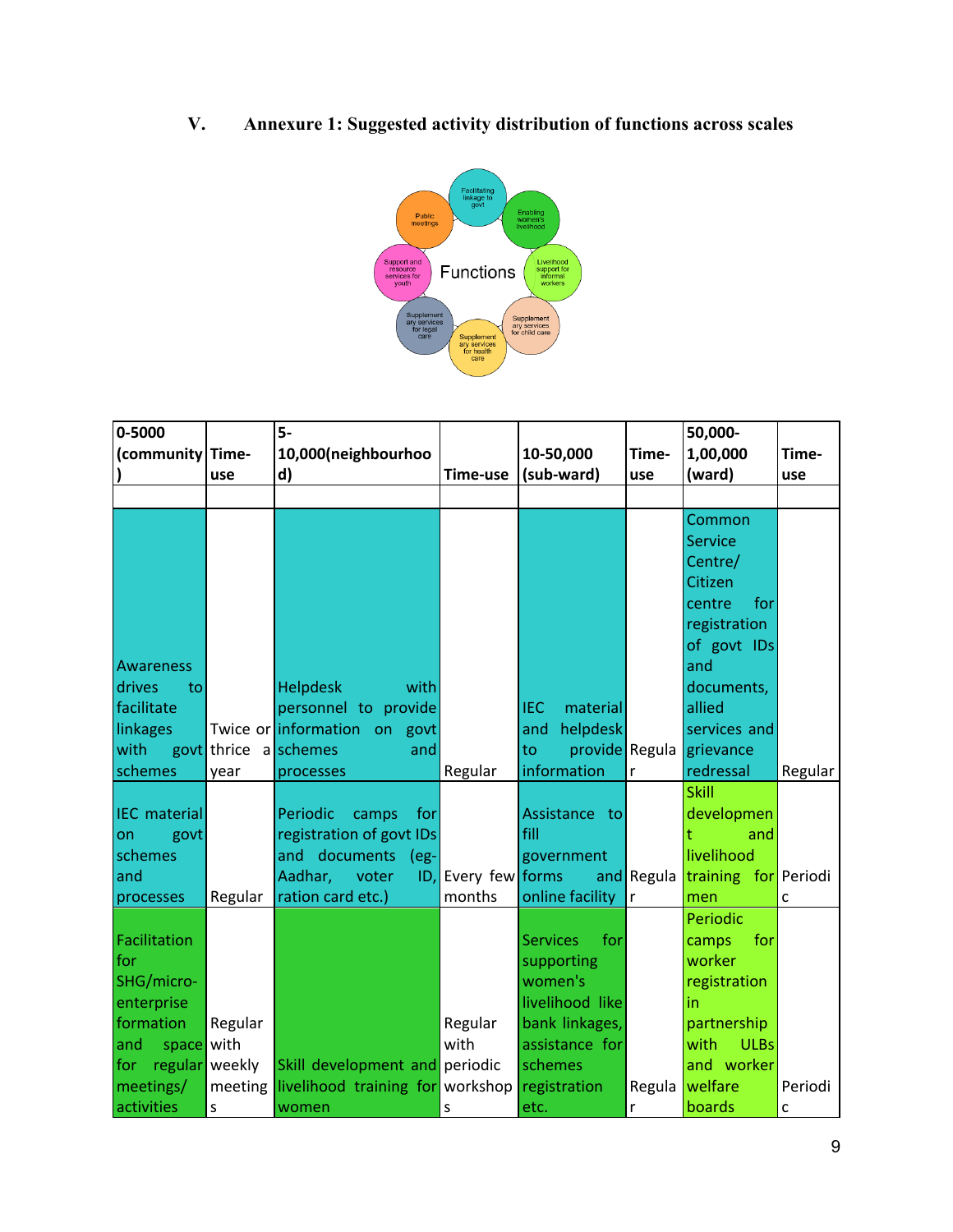| Space<br>for         |         |                                   |                 |                         |            | <b>Facility</b><br>to |          |
|----------------------|---------|-----------------------------------|-----------------|-------------------------|------------|-----------------------|----------|
| common               |         |                                   |                 |                         |            | evaluate              |          |
| work                 |         | Support facilities for            |                 |                         |            | and                   | Regular  |
| stations and         |         | balwadi                           | and Regular     |                         |            | integrate             | with     |
| related              |         | anganwadi workers to with         |                 | for<br>Space            |            | livelihood            | monthl   |
| of<br>needs          |         | fulfill<br>their                  | role periodic   | common work             |            | developmen            | y        |
| women                |         | including training and workshop   |                 | needs of male Regula    |            | t services in         | meetin   |
| workers              | Regular | skill upgradation                 | S               | workers                 | r          | the ward              | g        |
| <b>IEC</b> material  |         |                                   |                 |                         |            |                       |          |
| and                  |         |                                   |                 |                         |            |                       |          |
| awareness            |         |                                   |                 | <b>Basic facilities</b> |            |                       |          |
| drives<br>to         |         |                                   |                 | set<br>to<br>up         |            |                       |          |
| provide key          |         |                                   |                 | needs-based             |            |                       |          |
| information          |         |                                   |                 | for<br>camp             |            | Facility<br>to        |          |
| on maternal          |         |                                   |                 | testing,                |            | evaluate              |          |
| and                  |         |                                   |                 | isolation               | and Regula | land                  | Regular  |
| childrens            |         |                                   |                 | health r<br>other       |            | and integrate         | with     |
| needs, and           |         |                                   |                 | protocol                | for scaled | child                 | monthl   |
| the relevant         |         | Regular health camps              |                 | COVID-19                | or up      | as developmen         | y        |
| schemes              |         | and referral services to Monthly  |                 | other                   | per        | t services in         | meetin   |
| and benefits Regular |         | local hospitals                   | camps           | epidemics               | need       | the ward              | g        |
|                      |         |                                   |                 |                         |            | Information           |          |
| for<br>Space         |         |                                   |                 |                         |            | and                   |          |
| regular              | Regular | Facility<br>for                   |                 |                         |            | helpdesk for          |          |
| meetings of with     |         | disseminating                     | Regular         | Counselling             |            | educational           | Regular  |
| child                |         | care monthly information          | and with        | services<br>and         |            | and career            | with     |
| workers and meeting  |         | awareness about law periodic      |                 | link to legal Regula    |            | counselling           | periodi  |
| mothers              | S       | and legal services                | camps           | aid groups              | r          | services              | c camps  |
|                      |         |                                   |                 |                         |            | Regular               |          |
|                      |         |                                   |                 |                         |            | facility<br>for       |          |
| <b>IEC</b> material  |         |                                   |                 |                         |            | public                |          |
| and                  |         |                                   |                 |                         |            | grievance             |          |
| awareness            |         |                                   | Regular         |                         |            | redressal             |          |
| drives<br>for        |         |                                   | with            | Supplementar            |            | with various          |          |
| basic health         |         | Facility for counselling periodic |                 | y education or          |            | govt                  |          |
| and                  |         | and                               | gender workshop | computer                |            | department            |          |
| nutrition            | Regular | sensitisation for youth $ s $     |                 | centre facility         |            | s or ULBs             | Regular  |
| Information          |         |                                   |                 |                         |            |                       |          |
| and                  |         |                                   |                 |                         |            |                       |          |
| awareness            |         |                                   |                 |                         |            |                       |          |
| about                |         |                                   |                 |                         |            |                       |          |
| disease              | Every   | Facilitation of student           |                 |                         |            | Ward                  |          |
| prevention           | few     | club<br>youth<br>or               |                 |                         |            | committee             |          |
| and control          | months  | formation                         | Monthly         |                         |            | meetings              | Periodic |
| <b>IEC</b> material  |         |                                   |                 |                         |            |                       |          |
| and                  |         |                                   |                 |                         |            |                       |          |
| awareness            | Regular |                                   | Regular         |                         |            |                       |          |